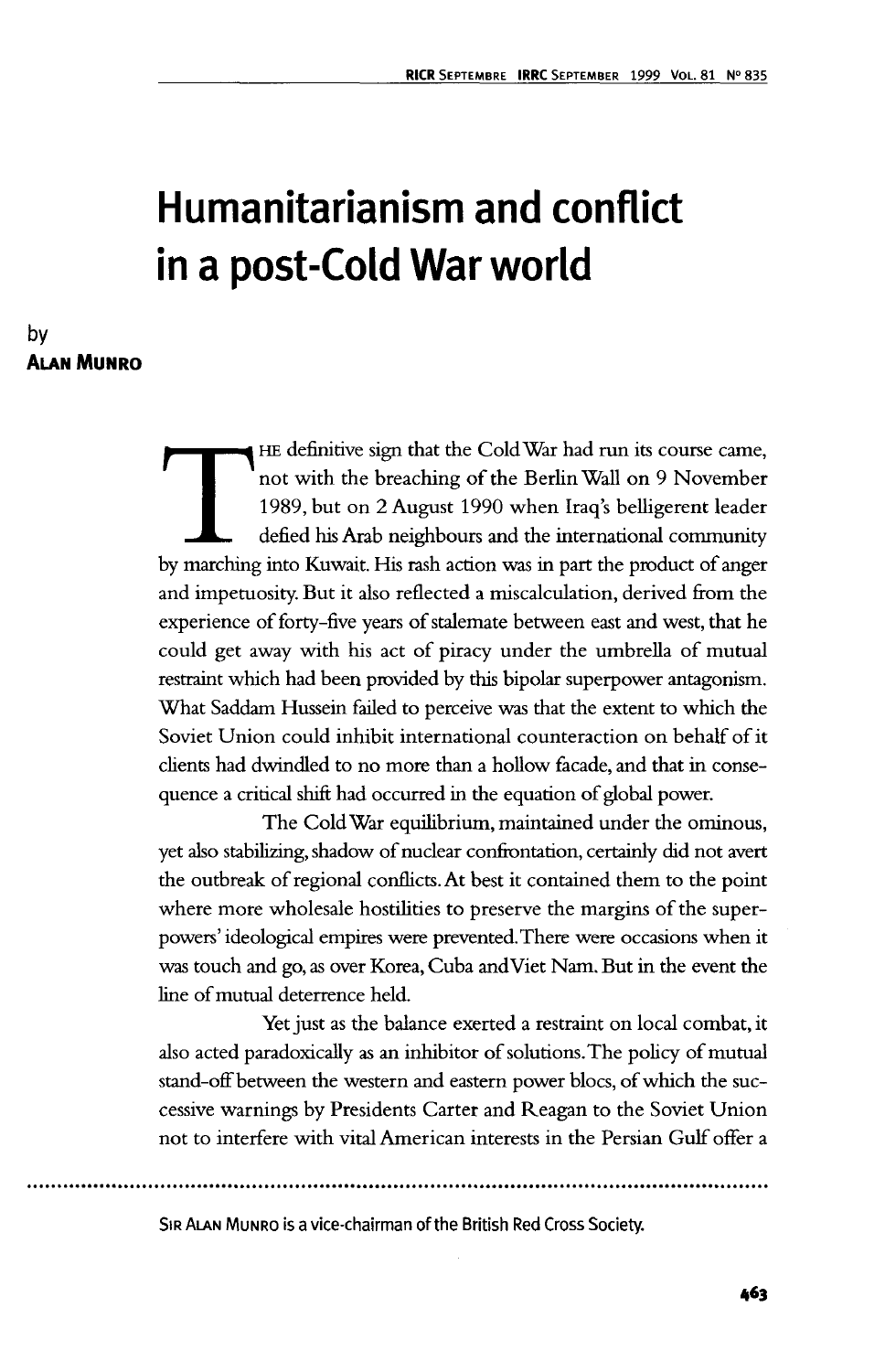classic manifestation, may have helped to keep at bay wider warfare, and in this particular case to ensure the flow of oil through the arteries of navigation. But it also tended to permit, indeed encouraged, a situation of political impasse at the diplomatic level, and most frequently in the Security Council, which inhibited meaningful action to prevent or put a stop to outbreaks of localized hostilities, whether trans-frontier or internal in nature. Hence the bystander role, extending surreptitiously to that of auxiliary, played by west and east during the eight years of Iraq's bitter war with Iran.There is a host of other instances where this Cold War stand-off effect contributed towards a perpetuation of inconclusive and recidivist conflicts: the successive Arab-Israel confrontations since 1948; the civil wars of the 1980s in Afghanistan, Lebanon and Nicaragua and particularly across Africa, where local power struggles under the banners of rival political systems erupted with increasing frequency in the wake of decolonization; Ethiopia's bloody revolution of 1977, followed by war with Somalia; Soviet-fostered civil conflict in Angola and in Mozambique; and western endorsement of Mobutu's corrupt despotism in Zaire.

In all these episodes action by the major powers on humanitarian grounds to extinguish the fires of aggression came a clear second to considerations of Cold War influence. The main emphasis was on the containment of conflict, through mechanisms of diplomatic and physical restraint such as United Nations peacekeepers and observer groups. The extensive apparatus of relief agencies, which had been established under the aegis of the United Nations as a result of the human suffering and displacement caused by the Second World War, found itself occupying a supernumerary position to considerations of the power balance.

During this period the International Red Cross and Red Crescent Movement, as a result of the unique role assigned to it by successive Geneva Conventions and its internationally recognized status in war, sought to uphold basic standards of humanity in conflict through the application of international humanitarian law and the protection of victims. This formal mandate was reinforced under the terms of the four Geneva Conventions of 1949. From the 1950s however, international humanitarian law faced an additional challenge in the form of the proliferation of conflicts of a less clear-cut nature in which new techniques of warfare called into question the distinction drawn hitherto between combatants and civilian non-combatants.This led to the two Protocols of 1977, which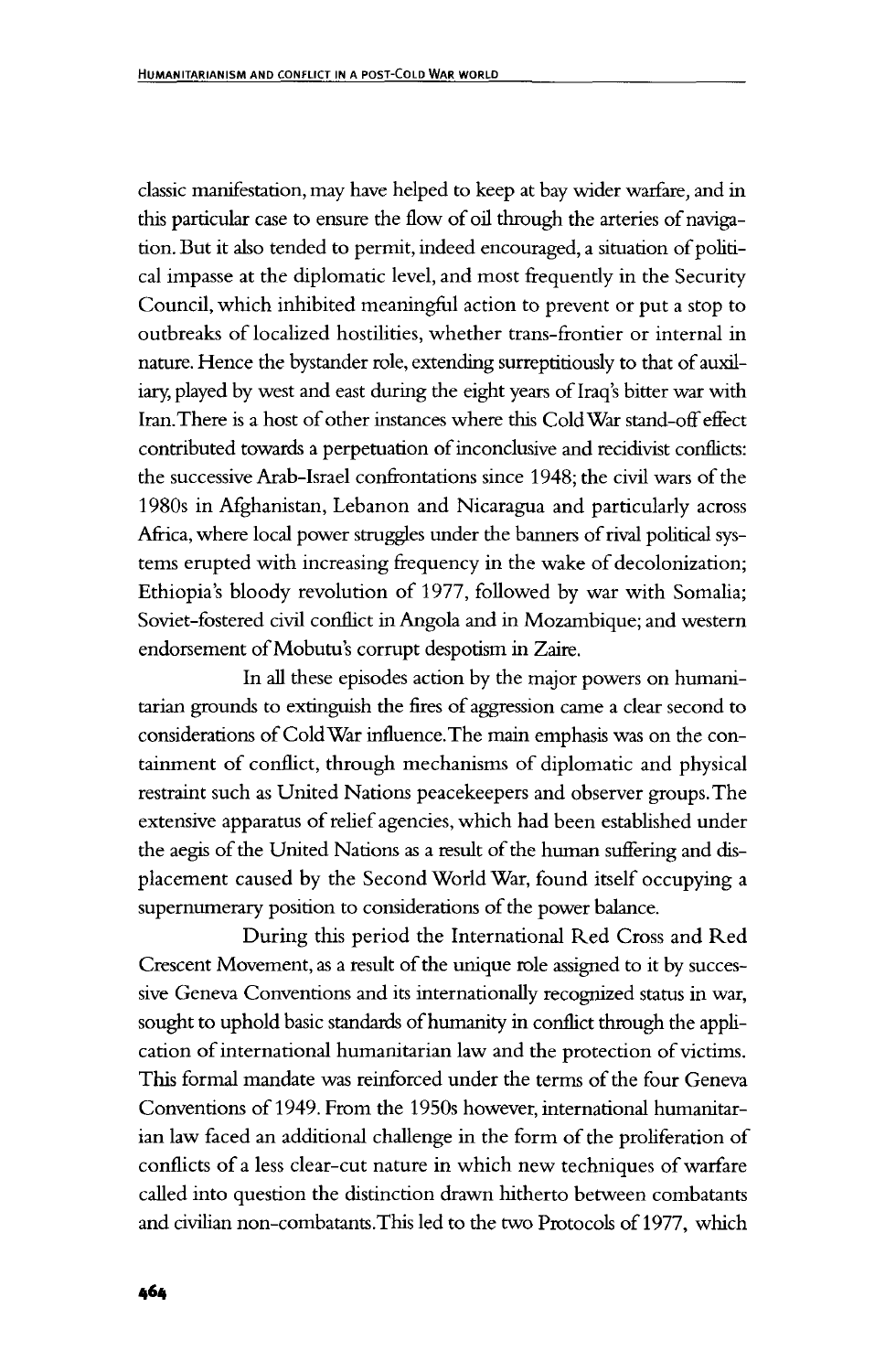increased the protection afForded to civilians against the effects of armed conflict.Yet violations of the Conventions continued, and the International Committee of the Red Cross often found itself denied access to the victims by the parties to conflicts in which Cold War patronage prevailed.

As for privately funded aid agencies, later as non-governmental organizations (NGOs), which were concerned with the victims of conflict, these were still in their infancy. The public emphasis was on economic development and the alleviation of poverty; warfare was a matter for governments. Indeed, when the private charity, Christian Aid, was reported in the late 1970s as having had the temerity to involve itself with (political) liberation movements in certain African countries, there was disapproval not only on the part of western governments but at the public level too. Politics was not a field for charities, and so fundraising stagnated.

### **A new reality of global power**

Iraq's invasion of Kuwait, and that country's liberation by a genuinely international alliance eight months later, thus marked a seminal change in the reality of global power. With the discrediting of the communist system and with the United Nations unleashed from the inhibitions of superpower polarity, some analysts were even seduced into believing that conflict arising from the clash of political cultures was now to be a thing of the past. We were entering a world in which tolerance, reason and flexibility, seen as predominant characteristics of the social democracy now supreme in human conduct, would prevail in an environment free from the distortions of ideology, religious rivalry or ethnic partisanship. This faith in the advent of a new age of liberal reason was proclaimed with undue haste by the American political theorist, Francis Fukuyama, in his study "The End of History and the Last Man", an individual whose role was not to put out the lights on mankind but rather to carry the candle of peaceful accord into a New World Order.

The exit, or perhaps merely occultation, of the communist component within the superpower equation indubitably contributed towards the unwinding of certain long-running hostilities which the bipolar umbrella had allowed to rumble on. Bereft of their Soviet-sponsored prop, client parties in a variety of intractable disputes were either toppled, as in Afghanistan and occupied Kuwait, or sought a settlement, with beneficial effects in Lebanon, South Yemen, Namibia, Angola, Mozambique,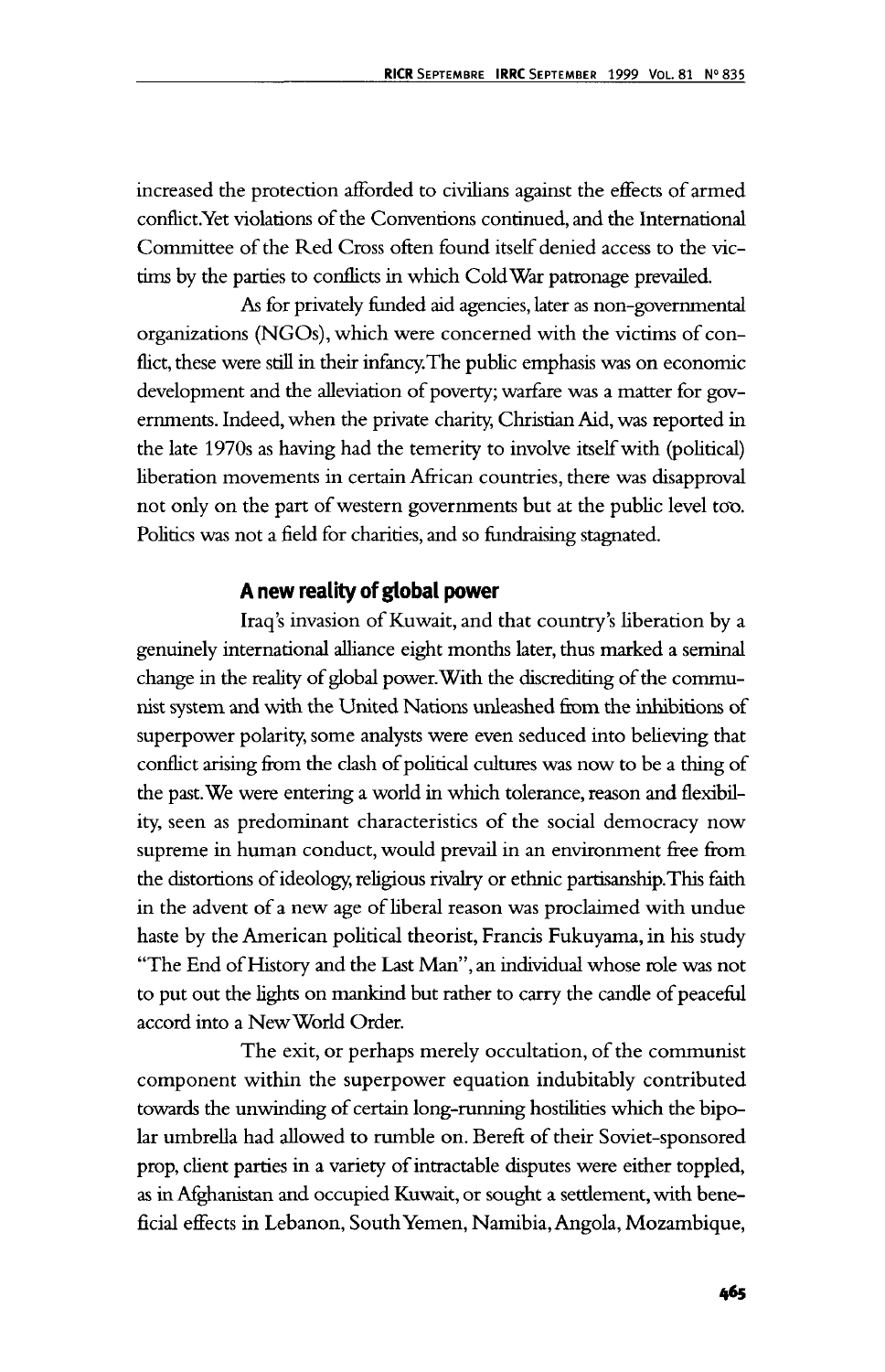Ethiopia and Eritrea, Cambodia, for the peace process in the Middle East and above all the reunification of Germany. The list is impressive.

Yet the euphoria has proved premature. The removal of the equilibrium established by the dualism of the Cold War has left a political vacuum, opening the way to the resurgence of other pressures and antagonisms which have lain masked or latent beneath the artificial stability which an east-west balance tended to enforce. As an Arab proverb has it, when the lions leave the field the hyenas take over. Fresh causes for dispute are now being unleashed which represent a new challenge to the authority, and even the existence, of States.They have their roots in a globalized diversity of grievances deriving from ethnic and tribal rivalries, irredentism, economic pressure, religious sectarianism, the narcotics trade or plain political expediency. Nor are they proving easily susceptible to control, being often anarchic and protean, with forms typical of guerilla warfare and warlordism where it is the civilian community that is most at risk. There are also more sinister ingredients, such as access to weapons of mass destruction and the uncontrolled traffic in arms. Nowhere is this proliferation in instability more graphically demonstrated than by the fact that, in the brief span of nine years between the ending of the Cold War and June 1999,584 resolutions were passed by the Security Council, almost equal to the total of 659 recorded during the whole forty-five years which preceded them. Moreover, the United Nations is currently involved in a military capacity in some seventeen locations around the world, and in an even wider spread of crisis relief work in conflict situations where the Security Council has not taken a hand in standing guard.

This proliferation of hostilities, not only trans-national but increasingly of an intra-state nature, has been accompanied by, and may in part be a consequence of, serious hesitations on the part of the United States — as the world's first global superpower, and perhaps its last too to play the role of what Secretary of Defense Richard Cheney defined during the Kuwait crisis as the world's number one gunslinger. Initial signs of readiness to take the lead in global policing of a New World Order took an early knock as a result of military setbacks suffered in the vicious crossfire of Somalia's civil war. The consequent negative effect on American public opinion accounted in large part for the abstention of the United States from direct involvement in United Nations military efforts to protect the citizens of Bosnia from the worst ravages of ethnic and sectarian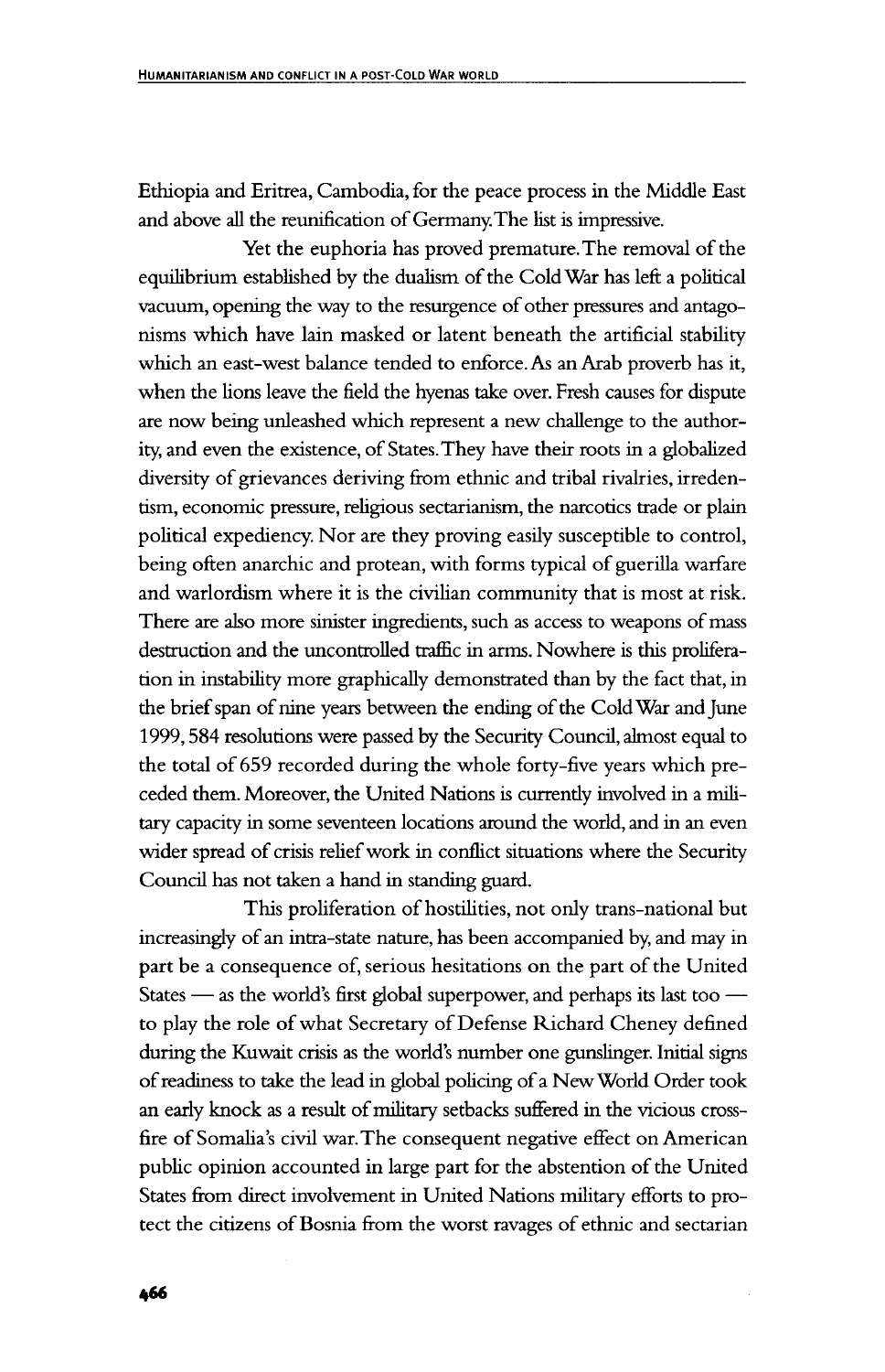civil war during three years of savage conflict before the political will could be mustered to take a diplomatic hand at the table and bring off a precarious accommodation between the exhausted factions at Dayton.

The ending of the Cold War has thus seen the introduction of a new dimension to the responsibility of the global community to take a direct hand in the resolution of disputes involving gross violations of human rights and which threaten to generate wider instability or unacceptable human suffering. This "right" of intervention, extending to a military option, challenges the hitherto cherished principle of national sovereignty. There is a real dilemma here. As UN Secretary-General Kofi Annan has written, "The implications of human rights abuses and refugee (...) flows for international peace and security are forcing us to take a fresh look at sovereignty from a different perspective: sovereignty as a matter of responsibility, not just power".! Yet questions will continue to arise over whether and in what circumstances armed military intervention in support of humanitarian ends can be justified. Moreover political factors inevitably dictate a selective and invidious application of the principle.

At the same time such action can be frustrated for lack of political will on the part of leading States to commit resources, including military forces, to the resolution of disputes which do not directly engage their national security or economic interests. The belated and partial international military action to stem the genocide in Rwanda in 1994 affords one example; some would argue that the laborious mobilization of a bombing campaign adequate to reverse Serbia's action to expel the Albanian population of Kosovo falls into the same category. Indeed, whether or not the objectives of this latest military intervention are achieved, the turbulent and costly experience of that prolonged campaign may well result in international reluctance to replicate the exercise elsewhere. It is one thing to proclaim a moral foreign policy based on human rights, but another to enact it.

#### **A stronger humanitarian commmunity**

To an impressive extent, however, this gap between intent and action is being filled, albeit in uncoordinated and often haphazard fashion,

vention, and national sovereignty in internal 1998, p. 57. armed conflict", in Jonathan Moore (ed), Hard

1 Kofi A. Annan, "Peacekeeping, military inter- Choices, Rowman and Littlefield, Lanham, Md.,

467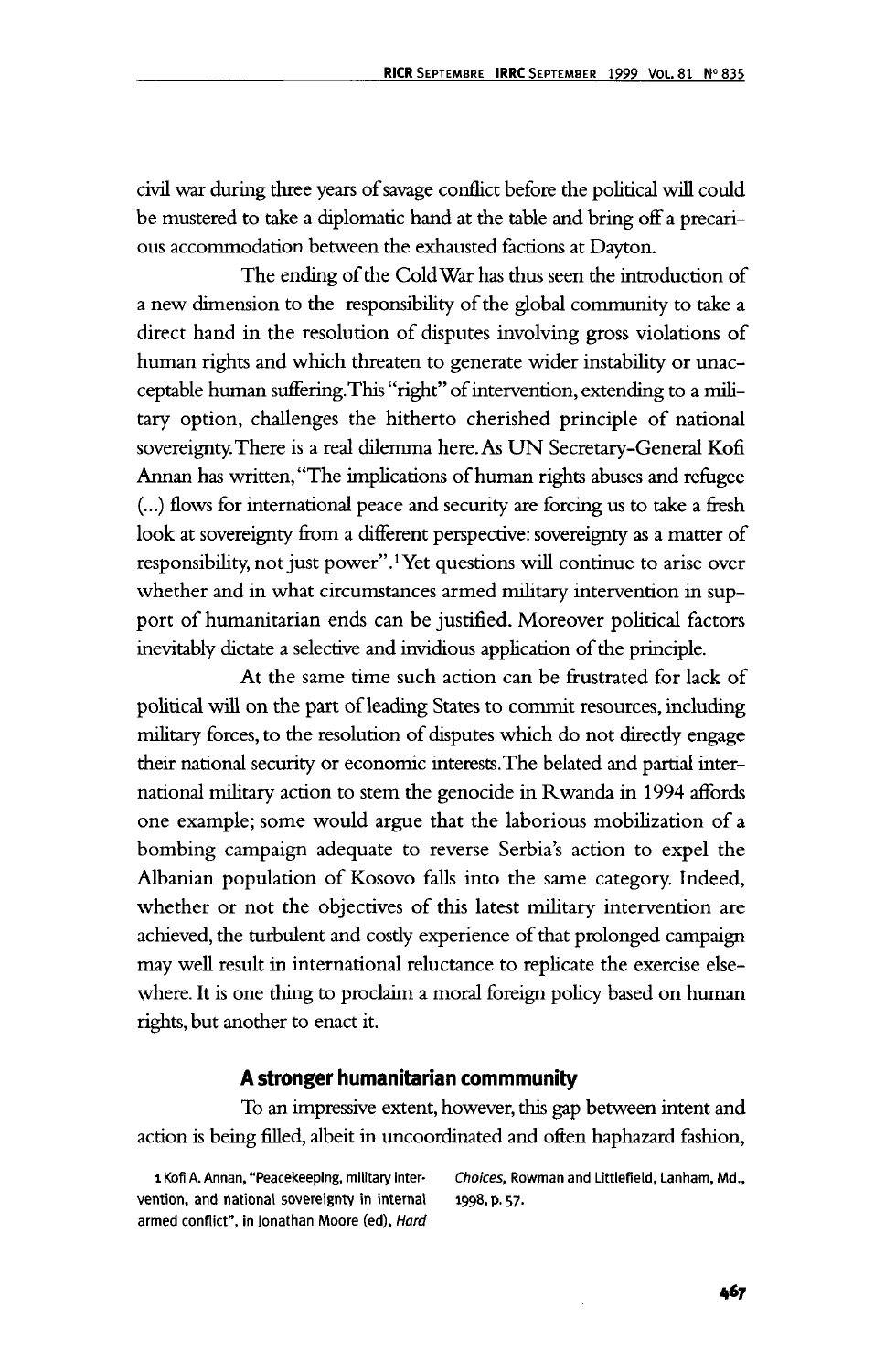by a force from outside the framework of government intervention in the shape of charitable institutions, acting as an expression of public sympathy for the suffering and hardship of those caught up in the backwash of hostilities.The outburst of antagonisms which has characterized the post-Cold War environment, and the uncivilized violations of international humanitarian law and acute situations of human disaster to which these have given rise, have all had the effect of galvanizing the humanitarian community to an unprecedented level of public consciousness. Here again a moral imperative has been substituted for an earlier political one.

This sense of concern is not just a contemporary phenomenon. Nor is it exclusive to the "Christian" west; it is characteristic of Muslim and Jewish communities as well as oriental societies.The founding of the Red Cross in Geneva 135 years ago was a response to a growing awareness across the world, fostered by more rapid media communication, of the suffering of those caught up in war. The process has, however, accelerated greatly since the Second World War with the proliferation of international agencies and private charities dedicated to the alleviation of suffering caused by warfare or natural disasters. Between 1980 and 1993 alone the number of registered NGOs in the northern hemisphere nearly doubled from 1,600 to 2,970.

It is these bodies which are now in the vanguard of a more forthright and proactive approach, not only through direct and dedicated involvement on the ground with refugees and other victims of conflict, but by mobilizing public sentiment, together with the media, to oblige reluctant governments to take a hand in relief work and protection, and in conflict resolution too. Early milestones in this process were the dambursts of public concern during the mid-1980s at the famine which ravaged the people of Ethiopia, partly in consequence of an interminable civil war, and evoked a global response in the shape of Band Aid; and on a narrower scale at the plight of Palestinian refugees under siege in camps in Lebanon. It was public reaction which led the British government in April 1991 to take a lead in the Security Council over the establishment of a safe haven in northern Iraq to protect Kurds from Saddam Hussein's repression, a concept which we now see being carried to new lengths of formal international protection in the Balkans. In all these instances the media again demonstrated their new-found role of stakeholder by bringing, through the technology of instant television coverage, vivid images of suffering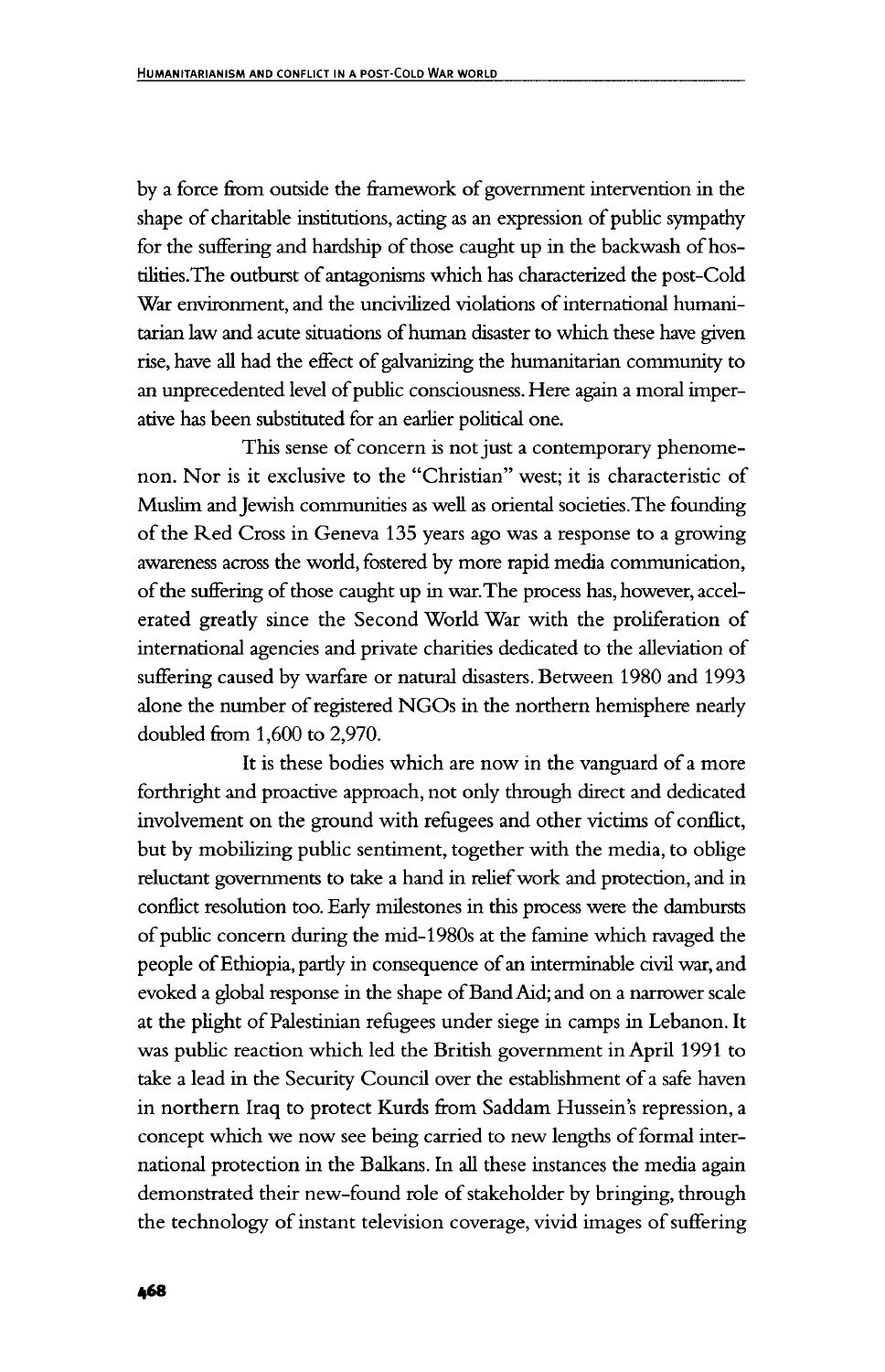directly into homes in the west and elsewhere, and arousing a powerful public response.

Today relief agencies are showing an increasing readiness to spread their newly fledged wings, and to arrogate to themselves a role in the mobilization of public opinion. The prominent international medical NGO, *Mededns sans Frontieres,* split in two a few years back when its French founder tried to take his brainchild in a more partisan direction than his colleagues were prepared to accept. Since then, however, we have seen an increase in outspoken and coordinated advocacy from the humanitarian quarter over the causes as well as the consequences of human suffering. This intercession has its controversial side and can lead to resentment by governments, who perceive it as meddling in issues of policy. A notable example was the successful campaign, led by a collection of western NGOs including Red Cross Societies, to persuade governments to prohibit the use of anti-personnel landmines and culminating in the agreement signed in Ottawa in the autumn of 1997.

The Red Cross Movement occupies a position of particular significance in this new ferment of activity. In the exercise of its fundamental role to make warfare less inhuman, the International Committee has shown greater readiness to exert its moral authority as a custodian of international humanitarian law and to lead campaigns on a variety of issues, such as the banning of blinding laser weapons and the recruitment of child soldiers, as well as the introduction of stricter controls on the transfer of small arms which play so pernicious a part in fuelling the current rash of local conflicts. It has also joined with other NGOs in the successful advocacy of a permanent war crimes tribunal, as an ultimate sanction against abuses of international humanitarian law and the human rights enshrined therein.

The changes in this balance of engagement have also had the effect of giving the United Nations' own family of humanitarian agencies a new lease of life. Hitherto held at arm's length by the Security Council apparatus and often at odds with each other, these agencies have benefitted from the emergence of the humanitarian agenda as a motor for political action. The budget of the UN High Commissionner for Refugees multiplied from \$570m in 1989 to \$1,430m in 1996.<sup>2</sup> The issue of the agencies'

<sup>2</sup> Adam Roberts, "The role of humanitarian issues in international politics in the 1990s", IRRC, No. 833, March 1999, p. 22.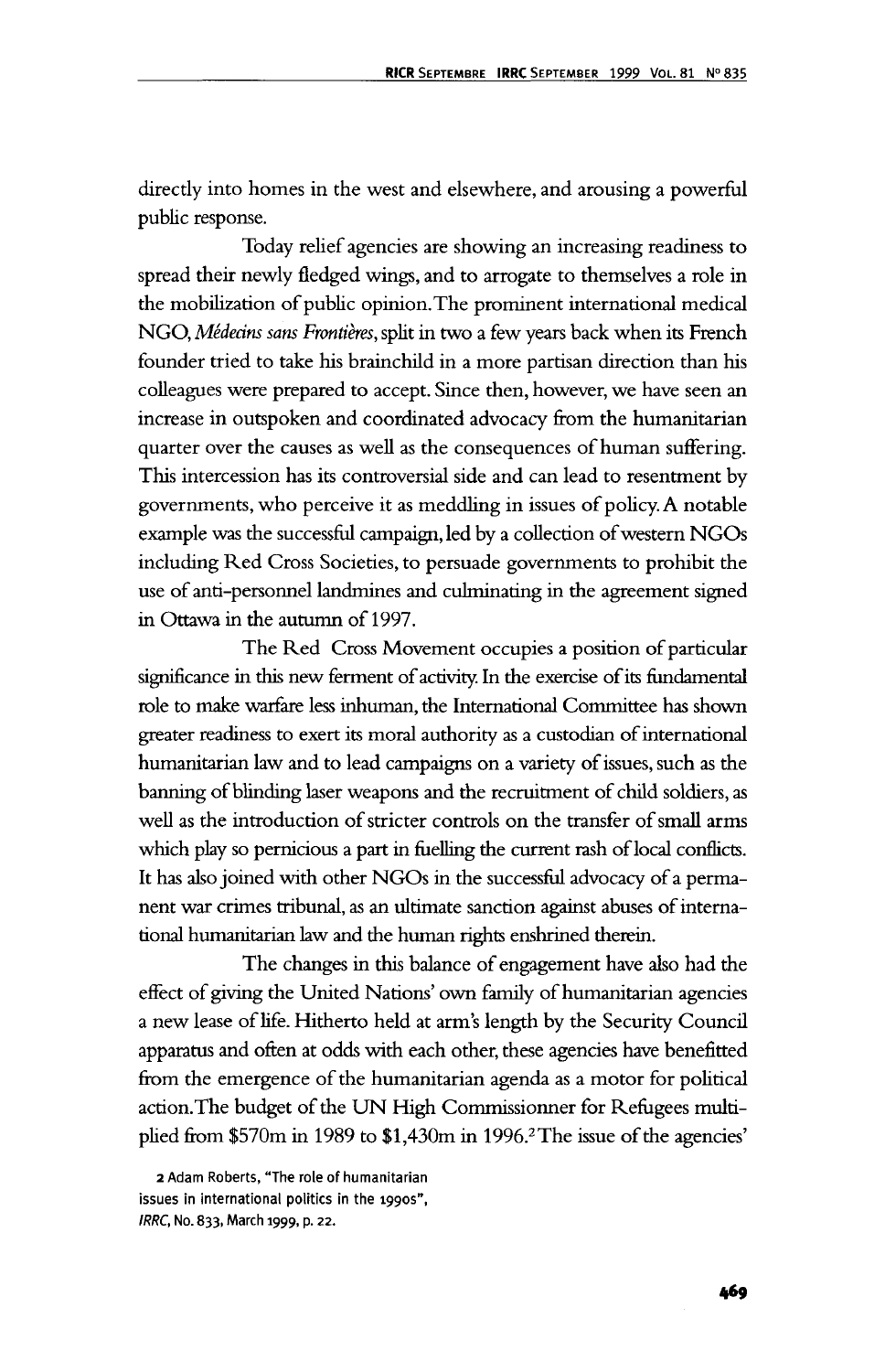relationship with the UN's political apparatus came to a head in the early stages of the crisis in Somalia when Mohamed Sahnoun, the Algerian diplomat who was serving as the Secretary-General's representative on the ground, resigned over the lack of effective coordination between the organization's political and humanitarian wings. This experience, followed by the intensive involvement of the agencies in Bosnia and elsewhere in the Balkans, prompted overdue action through the creation of a Department for Humanitarian Affairs to bring their operations into closer harmony with each other as well as with the objectives set by the Security Council. The initiative soon ran aground on the shoals of vested interests within the Organization, and has since been given a less formal profile.<sup>3</sup> It marks, however, a step in the right direction.

This access of confidence on the part of the humanitarian community is even producing a new frontier in the shape of NGOs dedicated specifically to the prevention and the resolution of conflicts through a facilitating role. It is understandable that members of the NGO fraternity should feel frustration at the unending stream of relief operations and what is seen as reluctance or incapability on the part of governments to forestall the disputes which underlie them. Accordingly, some groups are turning their attention not just to the exposure of political and human rights abuses, as in the case of Amnesty International, but to setting their own agendas for peace by seeking to tackle the causes of the conflicts themselves. The record so far, however, has been discouraging, despite real commitment on the part of those engaged in mediation. Useful work has been undertaken at grassroots level, for example in Rwanda by the London-based NGO, International Alert, to foster a sense of intercommunal partnership. A Rome-based Catholic foundation, *Santo Egidio,* played a significant part in reconciling the warring factions in Mozambique. To engage in actual conflict resolution, however, requires political authority, and sometimes battalions too, to buttress conciliation resolution. Moreover, it depends crucially on preserving an image of impartiality. Private intercession can also cut across behind-the-scenes efforts at mediation by governments. All in all it is difficult to see NGOs arrogating to themselves a significant primary role in the resolution of factional strife.

**3 Office for the Coordination of Humanitarian Affairs (OCHA)**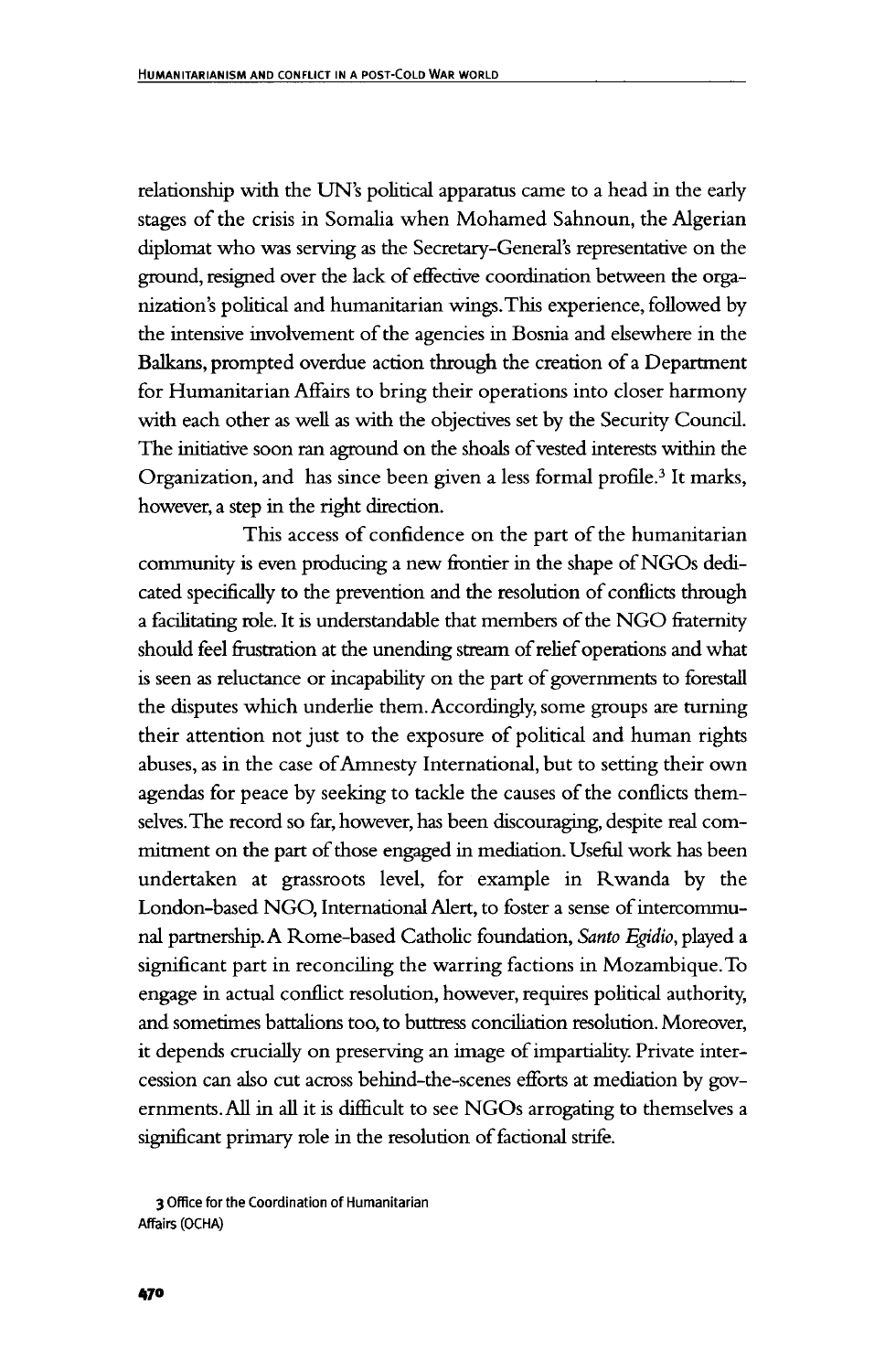Calls have also emerged for the traditional humanitarian agencies to take a hand in this more political arena, for example by providing an early warning system for potential unrest or conflict within communities where they are conducting relief operations. Such firsthand intelligence might, for example, have helped alert the international community to the impending orgy of bloodletting which has marked the past seven years within the Great Lakes region of Africa. It goes without saying that all NGOs involved with humanitarian work share a concern to see conflict averted. But to institutionalize such a role once again puts at risk the crucial image of impartiality.

The new prominence achieved by the humanitarian community, whether official or private, over the past ten years is nevertheless here to stay. Contrary to suggestions that the humanitarian approach to crises may have peaked,<sup>4</sup> one lesson of the Kosovo experience may be once again to boost recourse to indirect action through economic and humanitarian measures in preference to military options. Governments, and the European Commission too, are themselves helping to consolidate the trend through the growing use they make of NGOs as channels for the distribution of relief. In 1980 emergency humanitarian relief constituted a mere 1.5% of total spending by governments on overseas aid; by 1994 the proportion had grown to around 10%.5 The British Red Cross has seen the funds channelled through it by government for the Movement's humanitarian purposes rise fivefold since 1990 to a total of some £25.5m last year. Yet relief itself can prove a two-edged affair; humanitarian activity has what has been called its "dark side", with a capacity to fuel conflict as well as to alleviate its effects if its application is not integrated into a broader political strategy.

For all their vaunted rediscovery of an ethical dimension to foreign policy, there is also unease on the part of governments at the NGOs' growing predilection to act as pressure groups. The latter's forthright part in the recent campaign over landmines may have accentuated this caution. In the case of the British government, some latent resentment may have underlain a claim, in connection with last year's appeal for food aid for southern Sudan, that NGOs, including the Red Cross, were straining public sympathy by exaggerating the scale of

4 Roberts, op. cit., p. 25. 5 See the statistics of the UK Department of International Development.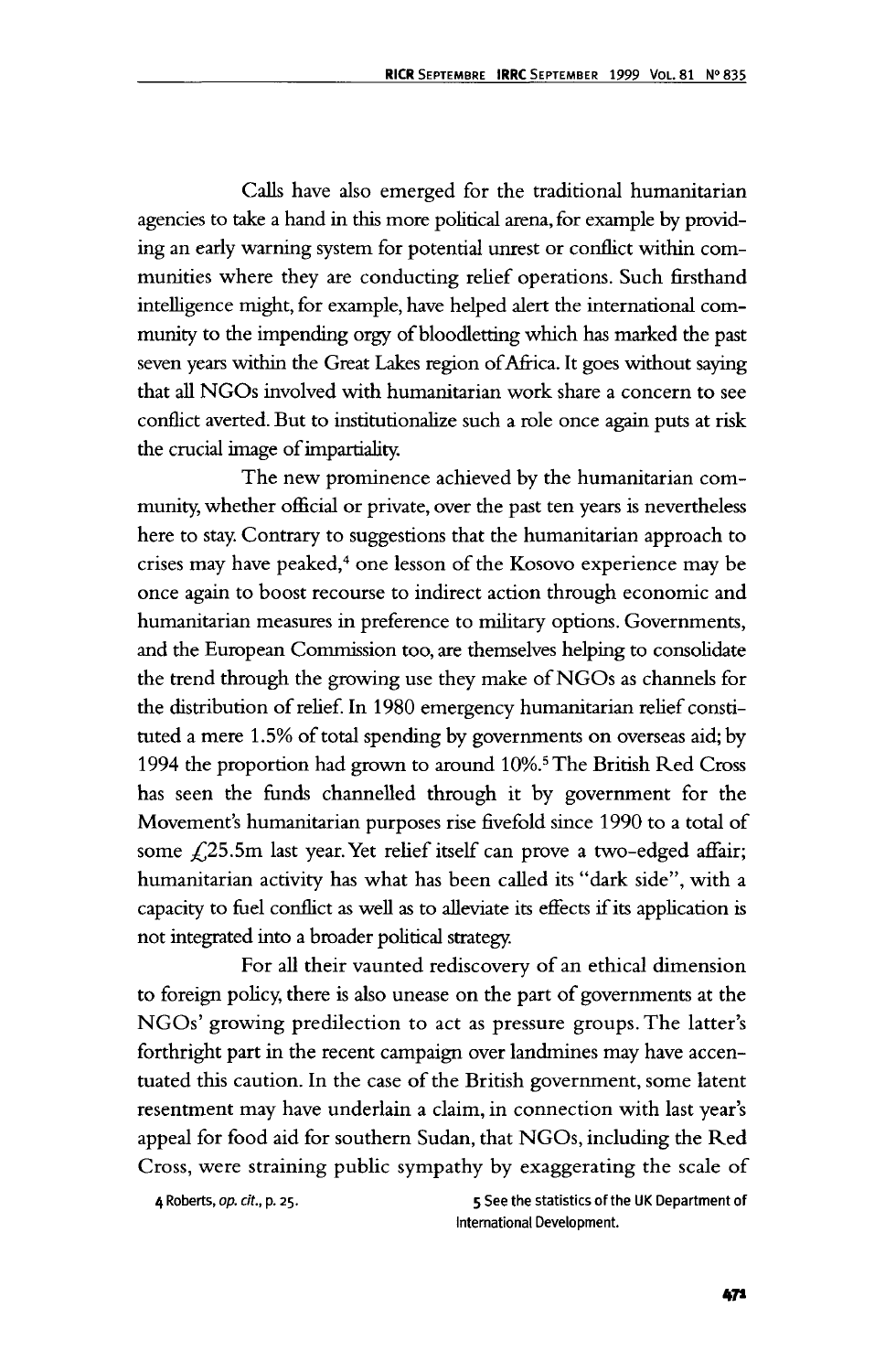crises, and in effect acquiring a stake in disaster. The massive public support, within the United Kingdom and across the world, to appeals on behalf of those forced into exile from Kosovo serves to contradict this assertion and bears eloquent witness to the power of humanity in today's society.

For their part the relief agencies themselves, while readily accepting official funding, remain wary of being used as instruments for the politicization of aid. To some degree, the official resources they secure are bound to be conditioned by priorities of foreign policy rather than criteria of absolute need. There is always the temptation for governments, and warring parties too, to see humanitarian assistance as a respectable substitute for political involvement in disputes.To go a step further, it has been uncharitably suggested in quarters opposed to the NATO bombing of Serbia that the generous humanitarian resources disbursed through NGOs to support the Kosovars amount to a cynical salve for government consciences. Agencies and governments need to work out paths to accommodate this inherent dissonance and focus on common objectives; they cannot have it both ways.

### **The humanitarian dimension as a political factor**

The humanitarian dimension has thus achieved the status of an influential factor in the international league of power politics. It reflects a new and genuine degree of public concern and sympathy towards those who suffer deprivation or dislocation as a consequence of local conflict. It has also, however, introduced new complexities. One persistent problem to have emerged is the damaging effect which international military protection and peacekeeping activity can have on local perceptions of the agencies whose relief operations these forces are there to safeguard. Experience in Somalia and in Bosnia has demonstrated that synergy of operation is not easy to sustain here. An international protection regime in Kosovo may afford a yet greater test. "Defence diplomacy" has become a fashionable way for governments to describe the international protection and security role for which armed forces are being retailored. It has a downside, however. A military presence dedicated to holding the ring between two warring factions can all too easily find itself drawn into confrontation with one side or the other. At this point its impartiality is called into question and its capacity for deter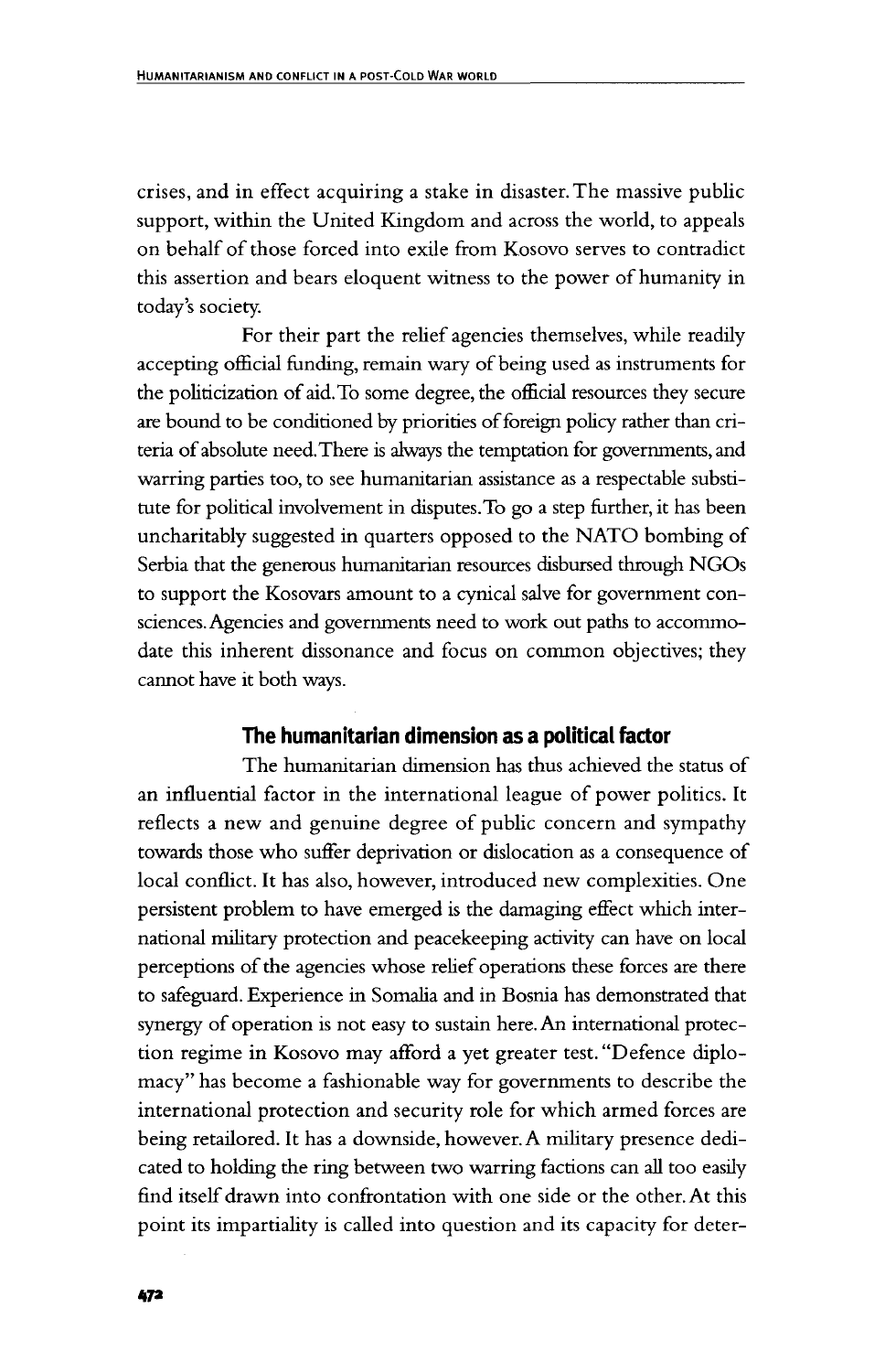rence loses credibility. Inexorably protection and peacekeeping can slide into peace enforcement.

Meanwhile, humanitarian agencies find their neutrality put at risk and the immunity of their operations caught in the crossfire as the result of their association with the very forces intended to facilitate their activities.The light blue flag becomes a liability instead of an asset and relief operations have to be suspended.Yet experience in Somalia and elsewhere of the alternative of paying local militias to ride shotgun on aid deliveries has proved to have its negative side. Faced with this quandary, the ICRC has favoured the policy of going it alone under the Red Cross flag, relying on respect for the emblem and on the status of the Movement to see it through. This is a courageous option, but a quixotic one too, where aid workers run grave personal, even mortal risks. In Bosnia the emblem itself became a liability, when taken by Muslims for a Christian symbol rather than an inversion of the Swiss flag.

Furthermore, their presence in the vanguard of relief and protection can pose a moral dilemma for the agencies themselves. Impartiality is essential as a guiding principle, but becomes a platitude when humanitarian work comes up against persecution or flagrant abuses of human rights by one or more parties, as in Bosnia and in Afghanistan, or instances where the blunt instrument of sanctions leads to suffering among the civilian population, as in Iraq. To the five key ingredients of humanitarian relief— provision of food, water, shelter, medical care and physical security — is now being added the moral, and legal, obligation of respect for human rights. The reconciliation presents a particularly acute issue for the Red Cross, for which impartiality and neutrality constitute principles it is perilous to jeopardize, yet which is also committed to assist all victims of conflict. Moreover, there is a distinction between international humanitarian law and the norms of human rights treaties, though the two are increasingly coming to overlap. Should a blind eye be turned in the interests of continued relief operations? Or does a measure of partiality become inescapable if the organisation's credibility is to be sustained, despite the cost to the relief work in hand? Recent studies into the outlook for humanitarian aid have detected a growing readiness on the part of agencies to take a more forthright stand. Among British commentators, Adam Roberts has pointed up how the need to ensure protection for victims may require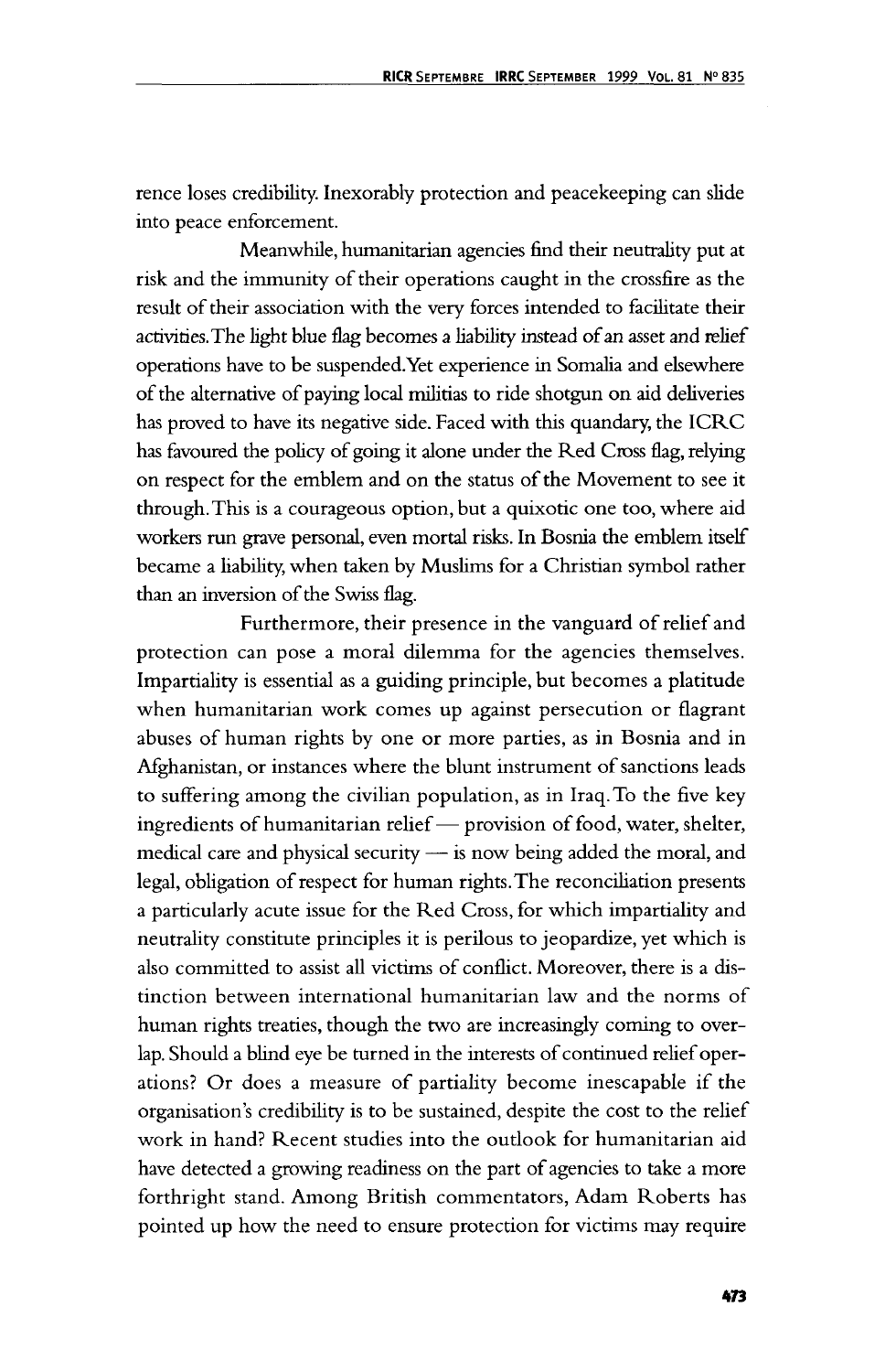departures from the unsullied principles of impartiality and neutrality,<sup>6</sup> while Hugo Slim has spoken of a "hardened impartiality".<sup>7</sup> Yet this has to be a course of last resort.

This new humanitarian agenda has created a market place in which agencies find themselves competing for funds and duplicating activity in the field.Crises that are in the eye of the television camera lens can also acquire a factitious fashion among agencies and their donors, at the expense of less visible but equally deserving causes.This can skew aid priorities. Characteristic of today's intractable yet media-neglected emergencies are the acute upheavals in Liberia, Sri Lanka and Sierra Leone, with their massive displacement of communities, and the legacy of indiscriminate mine-laying in parts of Africa and south-east Asia. The decision by the British government to shift a higher proportion of official aid away from humanitarian work towards longer-term development makes some sense in relief terms, but it will intensify competition among the emergency NGOs.This aid *melee* has led to outbreaks of turf warfare between individual agencies, amateur and professional, engaged on the same humanitarian playing-field. In Central Africa's pandemic refugee crisis there have even been operational rivalries between the two wings of the Red Cross Movement itself.

The situation calls out for regulation. The United Nations agencies, and the Red Cross and Red Crescent Movement too, have now pledged themselves to coordinate their activities in a more systematic fashion. The inter-agency Sphere Project represents an important step towards the setting of universal standards.8 For its part the Red Cross has devised a Code of Conduct for agencies engaged in international operations,<sup>9</sup> and under the "Seville Agreement"<sup>10</sup> seeks to eradicate competition between its components in theatres of activity. There is also a British initiative to

Strategic Studies, Oxford University Press, 1996. disaster relief", IRRC, No. 310, January-February

7 Hugo Slim, "International humanitarian- 1996, p. 119. ism's engagement with civil war in the 1990s: A 10 "Agreement on the Organization of the glance at evolving practice and theory", a brief- International Activities of the Components of the ing paper for Actionaid UK, December 1997. International Red Cross and Red Crescent

ter and the right to humanitarian assistance: A practitioner's view", IRRC, No. 325, December 1998, p. 615.

6 Adam Roberts, Humanitarian Action in War, 9 "Code of conduct for the International Red Adelphi Paper 305, International Institute for Cross and Red Crescent Movement and NGOs in

8 See Peter Walker, "Victims of natural disas- Movement", IRRC, No. 322, March 1998, p. 159.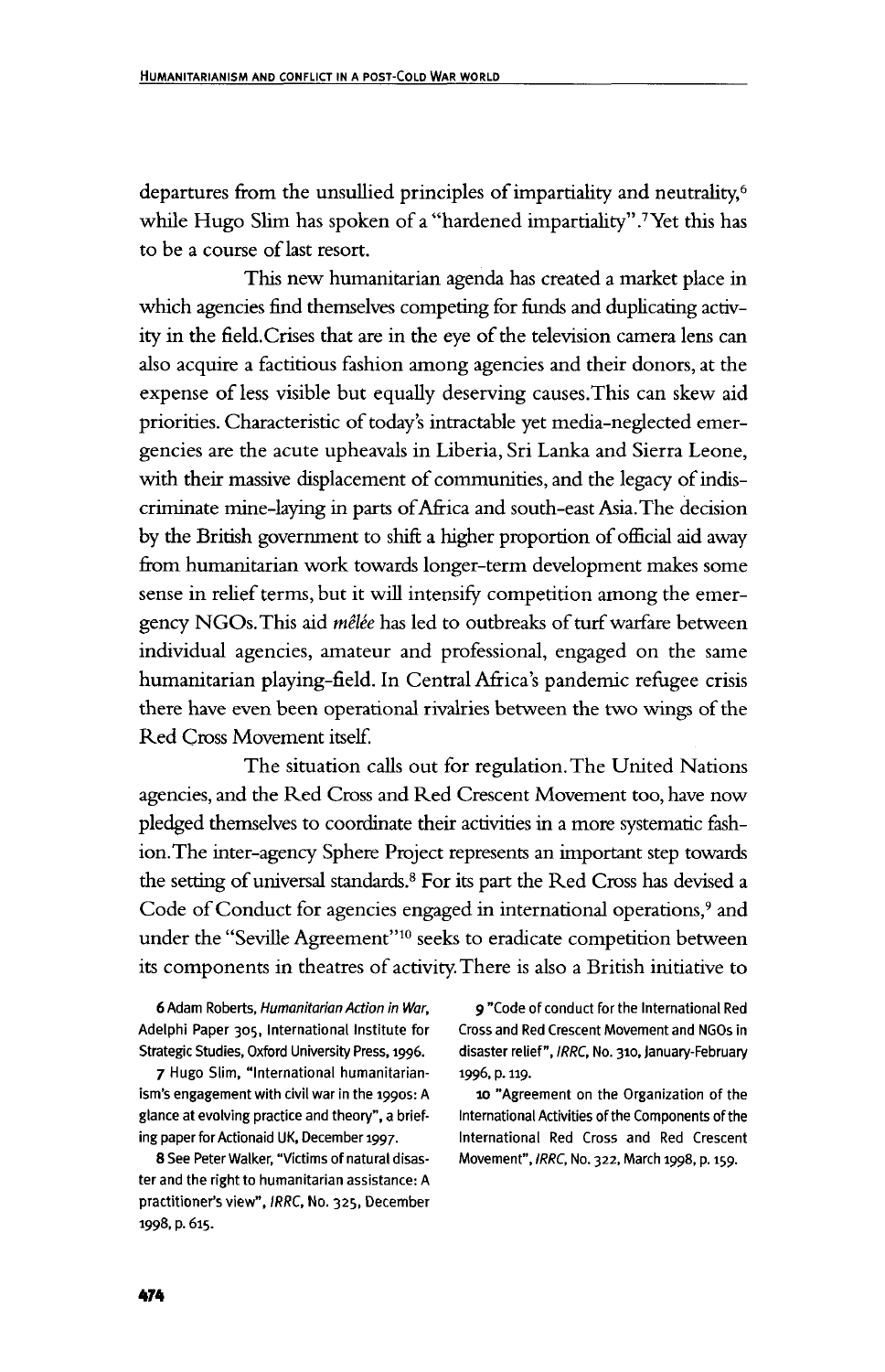create an "ombudsman" to oversee humanitarian aid activities and introduce an element of accountability that has so far been lacking.11 Too much regulation, however, risks stifling that inspirational spirit of voluntarism which the changes in today's international environment have released. It may be that the tensions which are evident between the humanitarian agendas of the autonomous agencies, and the objectives of the political authorities engaged, whether local or international, have to be accepted as an untidy but intrinsic feature of a new anarchic power equation. What is clear is that the forces which are creating this unprecedented demand for humanitarian assistance show no sign of abating as the world shakes itself out of the Cold War's monolithic mould.

#### **An ongoing task**

I recently visited a refugee camp in Malawi, a country which remains an oasis of stability in a region of turbulence. The tens of thousands of Mozambicans who took refuge from their civil war have mercifully returned home. But the residue in the camp was symptomatic of the intractability of Africa's tensions.They came from Rwanda, Burundi, the Congo, Angola, and even as far afield as Somalia and Sudan, all victims of the penumbra of conflict. They personified the Cold War's uncovenanted legacy of upheaval, and an international response which, while reflecting credit on the power of public compassion, has yet proved erratic and discordant.

11 A proposal emanating from the World Disaster Forum of 1997.